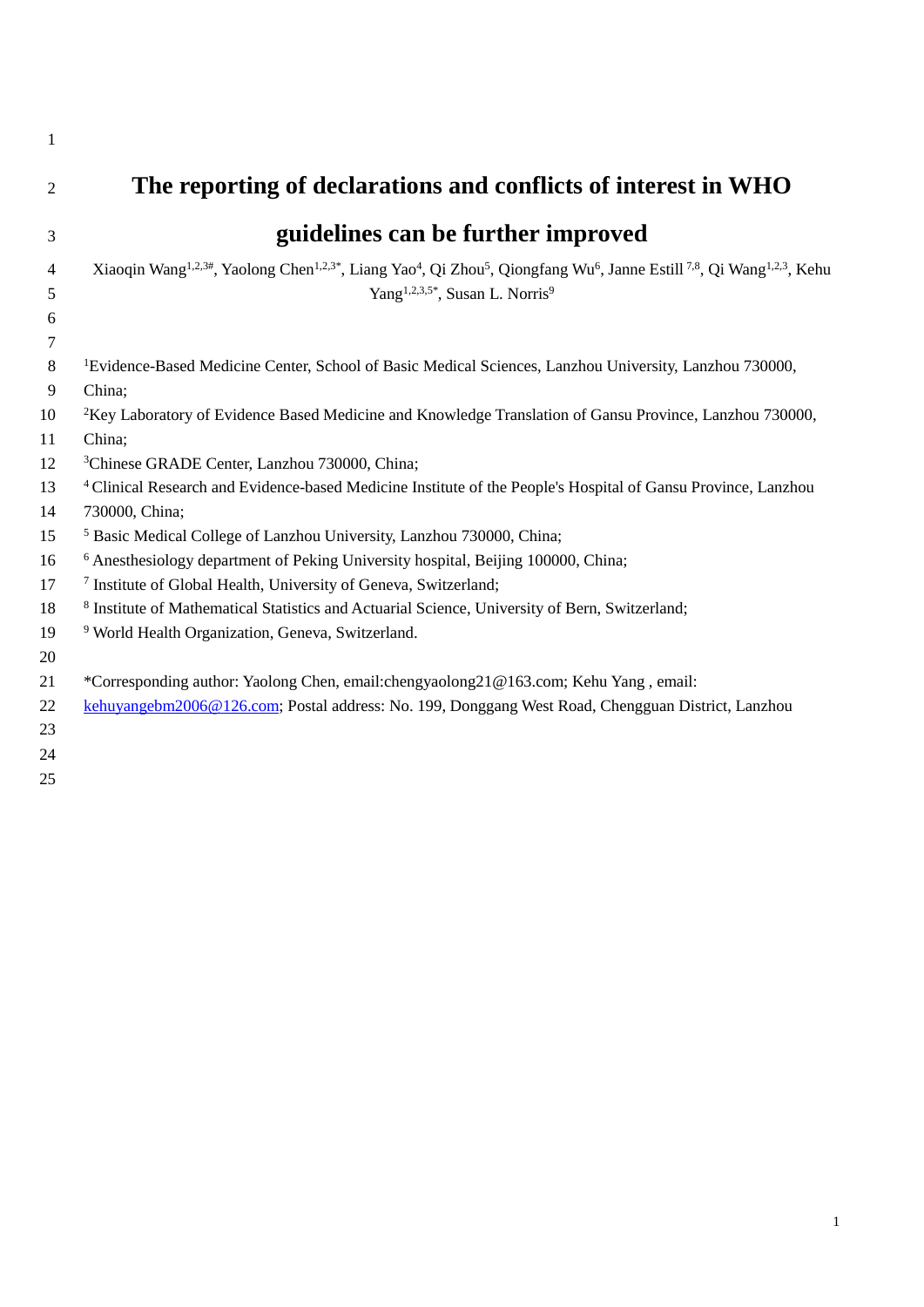## **Abstract**

 **Objectives:** We aimed to examine the declaration of interests (DOI), management of conflict of interest (COI), and the funders for World Health Organization (WHO) guidelines.

 **Study Design and Setting:** We examined all Guidelines Review Committee (GRC)-approved WHO guidelines published in English from January 2007 (inception of the GRC) to November 2016. We obtained a list of all such guidelines from the GRC Secretariat. Characteristics of guidelines including funders and individual contributors' DOI were independently extracted by two researchers. Binary logistic regression was used to assess the association between declarations and the number of organizations involved in development.

 **Results:** 176 guidelines fulfilled inclusion criteria, encompassing 14 clinical or public health fields. Funders were reported in 128 (73%) of the guidelines: the most common were governments. DOI for external contributors were reported in 157 (89%) of the guidelines: 75 (48%) indicated no contributors with COI, 57 (36%) reported contributors with COI, and 25 (16%) reported collecting DOI but not whether COI existed. Financial COI were reported more frequently than nonfinancial COI. Of 57 guidelines that reported COI, 45 (79%) indicated how the COI were managed.

 **Conclusion:** The majority of WHO guidelines reported their funding sources, and the DOI and COI of external contributors in their guideline documents. However, there is a need for improvement, in particular for reporting of funders and their role, declaration processes, and management of COI.

- **Key words**: practice guideline; WHO; declaration of interest (DOI); conflicts of interest (COI); reporting quality
-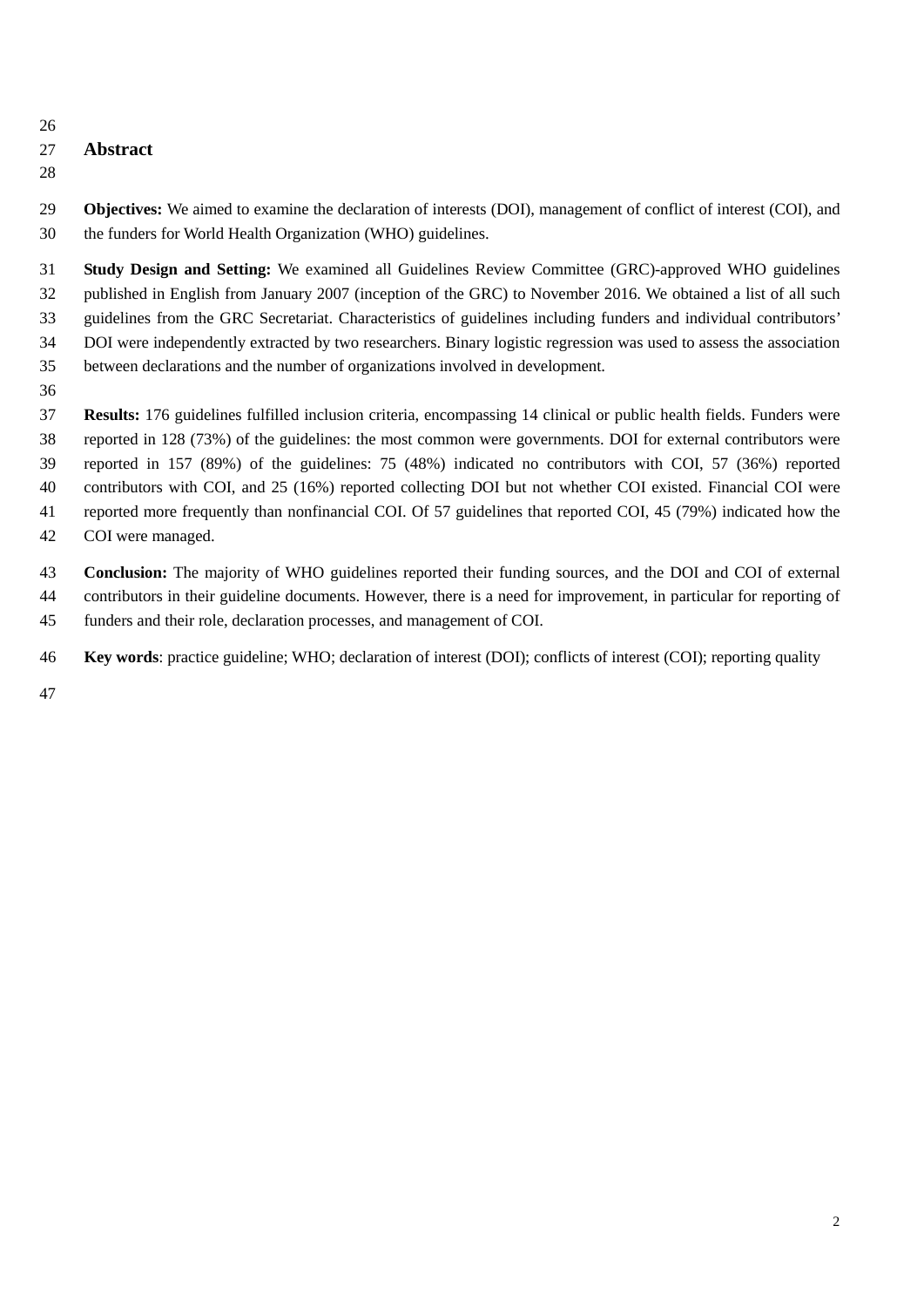#### **Background**

#### 

 Conflicts of interest (COI) - personal, organizational and financial factors which may affect the objectivity and independence of guideline contributors – are a potential source of bias in the development of clinical practice guidelines (CPGs) [1,2]. COI occur when professional judgment concerning a primary interest (such as the validity of research) tends to be unduly influenced by a secondary interest (such as financial gain) [3]. Secondary interests can be classified as financial and nonfinancial, and include interests directly or indirectly (e.g., through relatives and close friends) related to the guideline contributor. Financial interests include shares or bonds in a commercial entity, personal financial gain (payment for work or research, consulting income or honoraria), gifts, proprietary interests and patents related to the topic, and grants or fellowships from a commercial entity that has an interest in the subject-matter of the guideline. In addition to the financial interests of individual contributors, funding for the guideline itself may also be a source of COI[4]. Non-financial interests of guideline contributors are also important and include previously published research related to the potential recommendations in guidelines, and personal political, religious or ideological beliefs that might influence evidence assessment and recommendation development [5-8]. There is no universally agreed upon taxonomy and management strategy for non-financial interests, which thus can be particularly challenging to manage [9].

 Research findings are associated with the COI of authors and funders [10-17], thus management of COI of guideline contributors is critical to ensure the validity of recommendations in guidelines. Financial relationships between guideline organizations and biomedical companies are common but declarations of interest (DOI; the declaration of all potentially relevant secondary interests) are infrequently reported in guidelines [18-21]. Even when financial sponsorships are disclosed, few studies described the role of sponsors [10, 22,23].

 The World Health Organization (WHO) produces guidelines to inform various stakeholders in the 194 Member States of the United Nations. These guidelines provide information about what policy-makers, healthcare providers or patients should do, assist in making choices between different interventions that have an impact on public health and resources, and help health care providers and recipients and other stakeholders to make informed decisions [6]. WHO has clear requirements for DOI and assessment of COI of contributors to its information products including guidelines, taking into account both financial and nonfinancial interests [6,24]. The WHO Guidelines Review Committee (GRC) was established in 2007 to ensure the use of internationally accepted best practice in WHO guidelines. The GRC critically reviews planning protocols and final versions of guidelines, and ultimately approves documents that meet the Organization's standards, including those related to COI [25].

 The objective of this study was to examine DOI, COI, and funders reported in WHO guidelines, and the potential association between the reporting of DOI and whether WHO was the sole developer of a guideline.

### 

#### **Methods**

### **Eligibility criteria and study selection**

 We included all GRC-approved, WHO guidelines published in English from January 2007 to November 2016, including those developed in collaboration with other organizations. We obtained a list of all such guidelines from the GRC Secretariat, and downloaded documents from the WHO website [\(http://www.who.int/publications/guidelines/en/\)](http://www.who.int/publications/guidelines/en/). We included only the latest English-language version of each guideline. The full text of each guideline was independently screened by two researchers (XQW and QFW);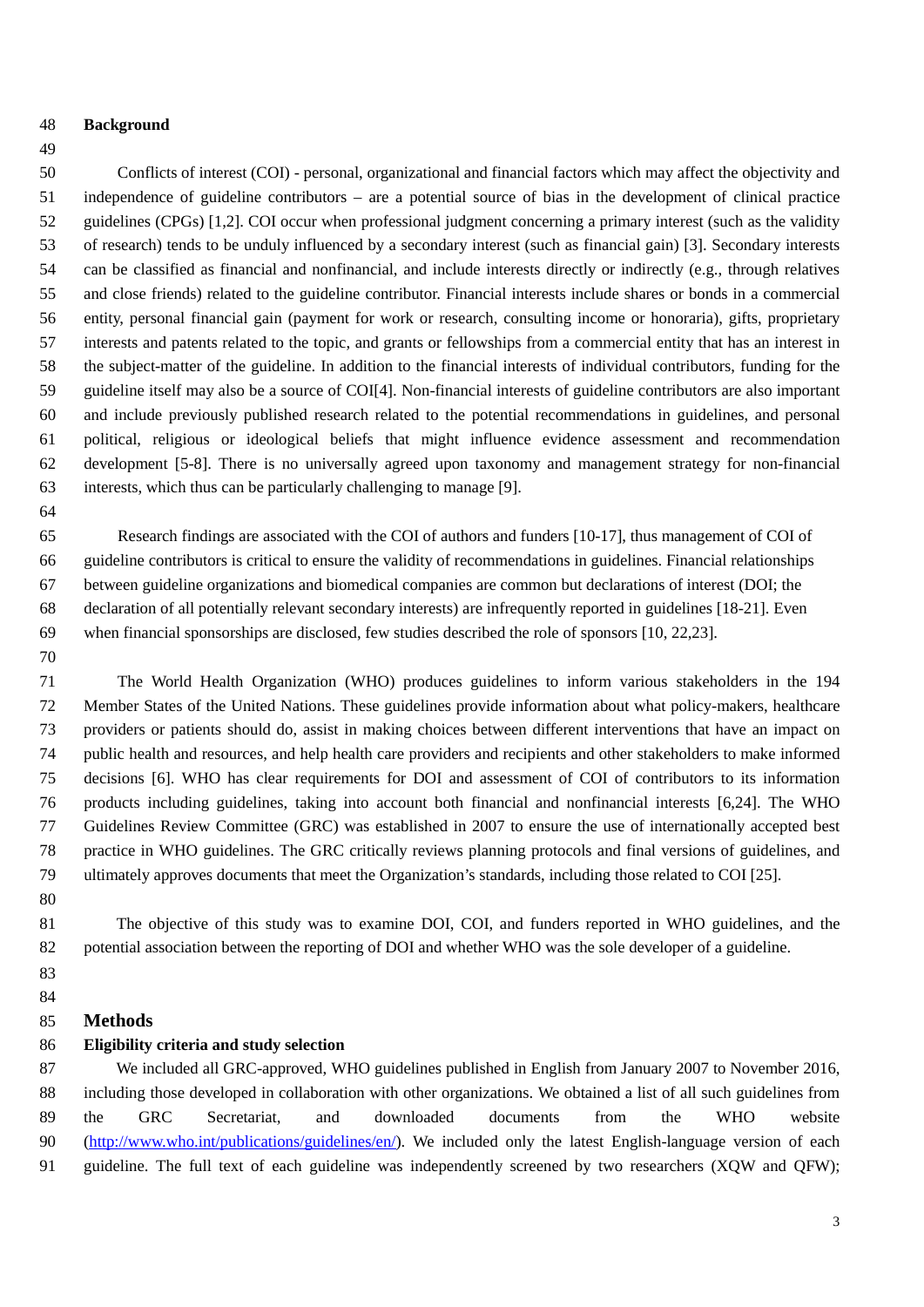- disagreements regarding inclusion were resolved by discussion or consultation with a third researcher (YLC).
- 

## **Data Extraction and analysis**

 Data were independently extracted by two researchers (HXZ and RL) and disagreements were resolved by discussion or consultation with a third researcher (YLC). Referring to the requirements of WHO [5], the following data were extracted: 1) title, developers, year, topic(s); 2) funders, including their role in the development process; 3) DOI, including information on who declared their interests, and the methods and processes that were used to collect, evaluate, and report them; and 4) COI, including information on who declared them, their type (financial or nonfinancial), who assessed them, and how they were managed.

 WHO, together with the other organizations involved in the development of a guideline, generally need to form four groups of contributors to complete the work: the steering group, the guideline development group, the external reviewer group, and the systematic review team. We investigated whether WHO guidelines reported DOI for all of these groups. DOI refers to declaration of all potentially relevant secondary interests, for example patent or stock ownership or prior authorship of a technical report on the same topic for the another group [24]. COI refers to the judgement that a declared secondary interest could potentially influence the guideline development process or outcomes, or the credibility of the final product. For example, if a guideline contributor declared owning stock in a drug manufacturer and that drug is being examined in a guideline, that is a COI. On the other hand, if the declared stock has no relevance whatsoever to the guideline at hand, that DOI is not a COI.

 After extracting DOI from each guideline, we report if and how declared interests were assessed, and how conflicts, if any, were managed. If the guideline only reported DOI but did not indicate that the declared interests were assessed, we considered the situation to be "unclear". We then examined DOI and the assessment process across publication years.

 We used binary logistic regression to assess the potential association between WHO as the sole developer of guidelines (versus having multiple contributors) (independent variable) and reporting of DOI in guideline documents or their annexes (dependent variable). We hypothesized that guidelines that were developed collaboratively by several organizations may have lower rates of reporting DOI and COI management than guidelines developed by WHO because the other organizations may have less robust COI policies and practices. The regression analysis was conducted in SPSS Statistics 22 (SPSS Inc., Chicago, IL, USA).

 **Results**

 We identified 208 guidelines approved by the GRC since its inception. Of these, 32 guidelines were excluded because they had been superseded by newer versions or were not published in English. Thus 176 guidelines fulfilled eligibility criteria (Fig. 1).

 The characteristics of included guidelines are shown in Table 1. The number of guidelines published annually ranged between 6 and 29. Of the guidelines, 143 (81%) were developed solely by WHO, including its regional offices; the remainder were developed in partnership with external organizations.

| 132 |                  |      | Table 1. Characteristics of the included guidelines $(n=176)$ |
|-----|------------------|------|---------------------------------------------------------------|
|     | Characteristic   |      | Number $(\%)$                                                 |
|     | Publication year | 2008 | 22(13)                                                        |
|     |                  | 2009 | 29(16)                                                        |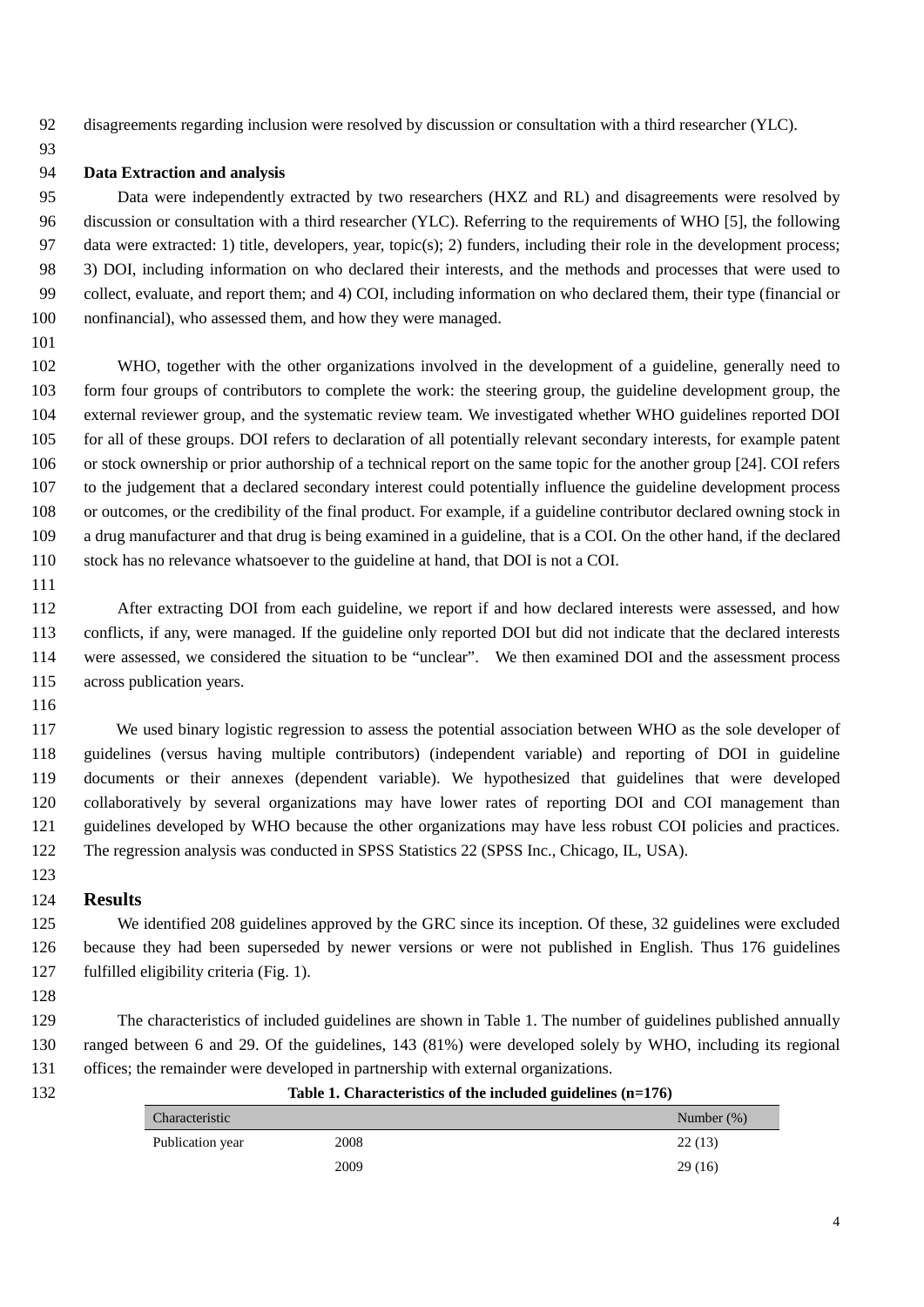|                   | 2010                                          | 21 (12)  |
|-------------------|-----------------------------------------------|----------|
|                   | 2011                                          | 29(16)   |
|                   | 2012                                          | 20(11)   |
|                   | 2013                                          | 17(10)   |
|                   | 2014                                          | 16(9)    |
|                   | 2015                                          | 16(9)    |
|                   | 2016                                          | 6(3)     |
| Developers        | Developed by WHO                              | 143 (81) |
|                   | Developed by WHO in partnership with other    | 33(19)   |
|                   | organizations                                 |          |
| Type of funder*   | No information on funding sources             | 48 (27)  |
|                   | Governments                                   | 105(60)  |
|                   | WHO and its programs                          | 25(14)   |
|                   | International non-profit organizations        | 24 (14)  |
|                   | Foundations                                   | 21(12)   |
|                   | Institutes or societies                       | 15(9)    |
|                   | Other (universities or hospitals)             | 3(2)     |
| Number of funders | No information on funding resources           | 48 (27)  |
|                   | $\mathbf{1}$                                  | 55 (32)  |
|                   | $\geq$ 2                                      | 73 (41)  |
| Role of funders*  | No information                                | 120(68)  |
|                   | None                                          | 7(4)     |
|                   | Unspecified support for guideline development | 26(15)   |
|                   | Meeting support                               | 12(7)    |
|                   | Support the evidence review(s)                | 7(4)     |
|                   | Support publication and printing              | 7(4)     |
|                   | Provide technical support and consultation    | 3(2)     |
|                   | Appoint observers                             | 1(1)     |
|                   | Supply products                               | 1(1)     |
|                   | Edit                                          | 1(1)     |
| Topic             | Infectious diseases**                         | 76 (43)  |
|                   | Maternal and child health                     | 36(20)   |
|                   | Nutrition, chronic disease prevention         | 21 (12)  |
|                   | Cancer                                        | 6(3)     |
|                   | Mental health and neurologic disorders        | 6(3)     |
|                   | Environment and health                        | 6(3)     |
|                   | Smoking and substance abuse                   | 5(3)     |
|                   | Health policy                                 | 5(3)     |
|                   | Public health emergencies including pandemics | 4(2)     |
|                   | Food and health                               | 3(2)     |
|                   | Non-communicable diseases                     | 3(2)     |
|                   | Medical devices                               | 3(2)     |
|                   | Disability                                    | 1(1)     |
|                   | Violence                                      | 1(1)     |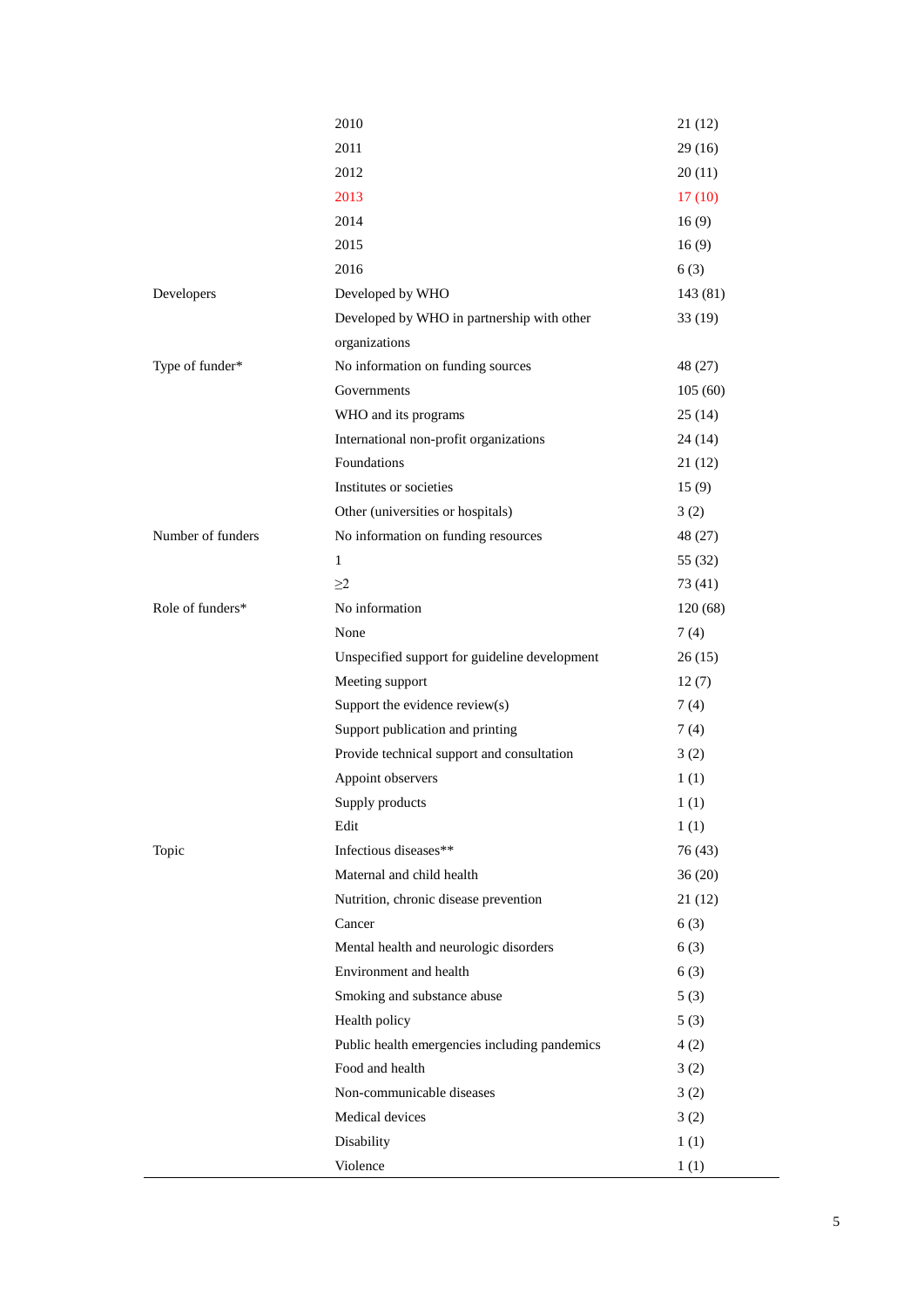- 133 \* One guideline could be included in multiple categories.
- 134  $** 63$  focused on TB or HIV.
- 135

 Funding sources for guideline development were reported in 128 (73%) of the guidelines. Of guidelines reporting funding sources, 55 (43%) were supported by one source and 73 (57%) received funding from two or more sources. The funders contributing to the greatest number of guidelines were governments (105, 82%), followed by non-profit organizations (24, 19%) and the WHO itself (25, 19%). Only 51 (40%) of the 128 guidelines reporting funding sources described the role of the funders. None of the included guidelines reported receiving funding from commercial entities.

142

 A total of 157 (89%) guidelines reported the declared interests of external contributors (contributors who are external to WHO and participate in the guideline development process) (Fig. 1). Of the 157 guidelines, 97 (62%) reported the methods used to collect DOI (56 used a declaration form and 41 used a form plus verbal declaration), and 90 (57%) presented the process for assessing DOI (reported who assessed the DOI and by what criteria). Seventy-five (48%) of the 157 guidelines that reported DOI clearly indicated that no COI existed, and 57 (36%) reported one or more COI. The remaining 16% of guidelines provided the DOI without reporting if COI existed. Of the 57 guidelines that reported COI, 45 (79%) presented the management decisions that were made to deal with the COI (Table 2).

151

#### 152 **Table 2. The management decisions for conflicts of interest**

|                                                                                                 | Number |
|-------------------------------------------------------------------------------------------------|--------|
| Decision                                                                                        | (% )   |
| The contributor should not contribute to deliberations on or formulation of the recommendations | 34(75) |
| Requires no action beyond declaration at the meeting and reporting in the final guideline       | 14(31) |
| The contributor should not participate in evidence evaluation                                   | 8 (18) |
| The contributor should not provide comments on the final document                               | 4(9)   |
| The contributor should not participate in relevant discussions and meetings                     | 5(11)  |
| The contributor should not chair the screening discussion or identify the main sources of data  | 2(4)   |
| The contributor should not participate in developing provisional framework                      | 1(2)   |

154

155 Of the 57 guidelines reporting COI, 37 (65%) reported both financial and nonfinancial interests among the 156 external contributors. The three most commonly reported types of COI were personal financial gain, personal 157 research support, and participation in related research projects or presentations on related topics (Table 3).

| Table 3. Types of conflicts of interest |                                                                          |                |  |
|-----------------------------------------|--------------------------------------------------------------------------|----------------|--|
| Item $(n, %)$                           | <b>Types of conflicts of interest</b>                                    | Number $(\% )$ |  |
| <b>Financial</b><br>$(48, 86\%)$        | Personal financial gain <sup>a</sup>                                     | 33(58)         |  |
|                                         | Personal research support b                                              | 40(70)         |  |
|                                         | Personal or organizational financial aid or scholarship                  | 7(12)          |  |
|                                         | Proprietary interests and patents                                        | 2(4)           |  |
|                                         | Stock, shares or bonds                                                   | 9(16)          |  |
| <b>Nonfinancial</b>                     | Occupation or position, such as acting as chair or unpaid consultant for | 29(51)         |  |
| $(44, 79\%)$                            | relevant organizations                                                   |                |  |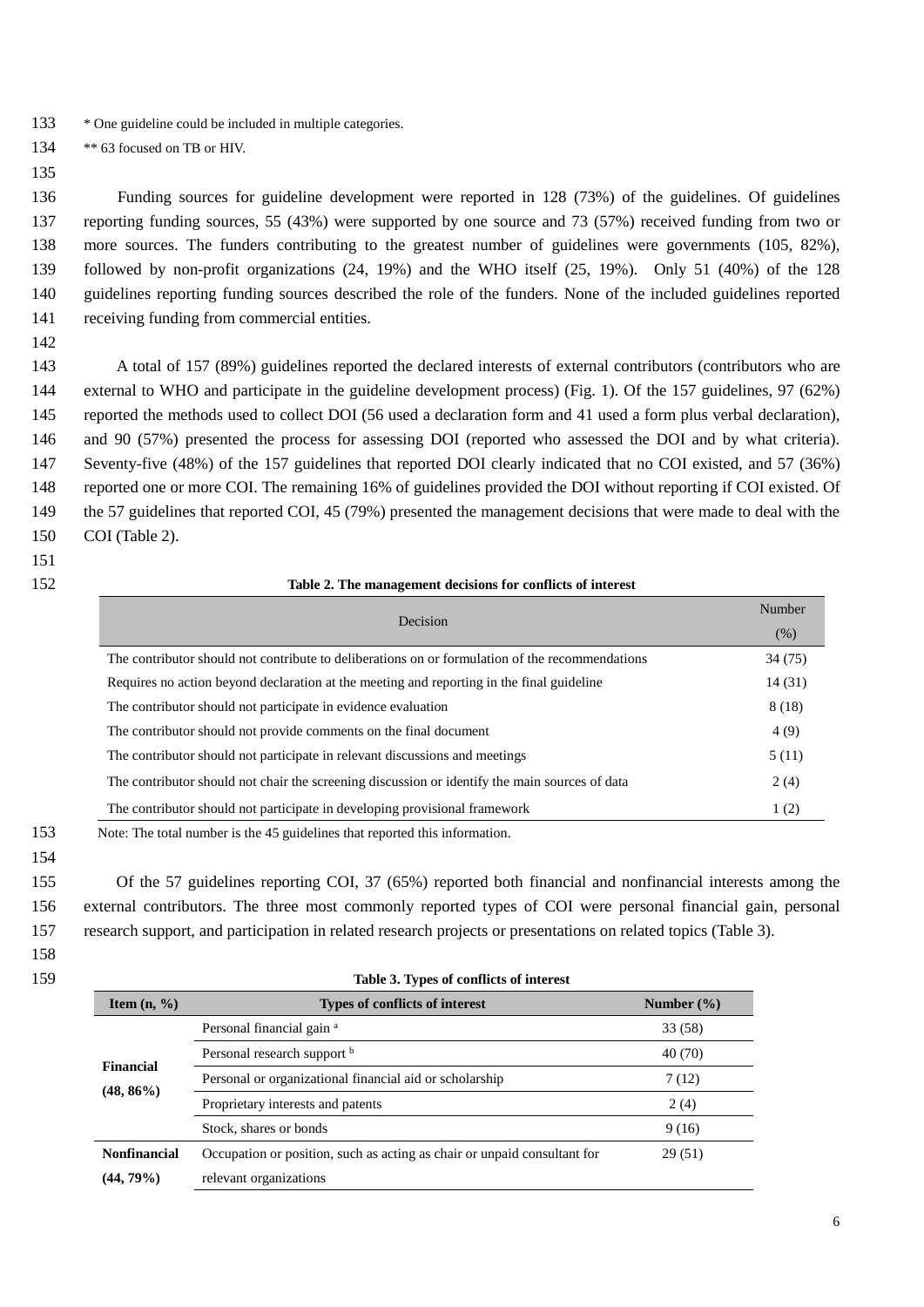| Participation in related research projects or presentations on related | 35(61) |
|------------------------------------------------------------------------|--------|
| topics                                                                 |        |
| Personal political, religious or ideological beliefs                   | 0(0)   |
|                                                                        |        |

160 a Personal financial gain includes compensation, remuneration, travel allowance and other financial gain.

161 <sup>b</sup> Research support includes direct investment, device or product donation and other forms of support.

162 Note: The total number (n) is the 57 guidelines that reported this information. Different types of conflict of interest can exist in the 163 same guideline.

164

 A total of 145 guidelines (82%) reported the specific individuals or groups who declared their interests (Table 4). Members of the guideline development group (54, 31%), external or peer reviewers (48, 27%), and experts participating in meetings where recommendations were formulated (32, 18%) were the most frequent groups to provide DOI. DOI from the systematic review teams and from the guideline methodologists were rarely reported.

169

| 170 | Table 4. Contributors declaring interests        |         |  |
|-----|--------------------------------------------------|---------|--|
|     | Options                                          | $n$ (%) |  |
|     | Guideline development group                      | 54 (31) |  |
|     | External reviewers or peer reviewers             | 48 (27) |  |
|     | Experts participating in meetings                | 32(18)  |  |
|     | Expert groups                                    | 31(18)  |  |
|     | Counselors/technical experts                     | 24 (14) |  |
|     | Contributors/participants                        | 11(6)   |  |
|     | Working groups                                   | 7(4)    |  |
|     | Core groups/members                              | 4(2)    |  |
|     | Authors                                          | 4(2)    |  |
|     | Systematic review/evidence groups                | 3(2)    |  |
|     | Methodologists                                   | 3(2)    |  |
|     | Steering groups                                  | 3(2)    |  |
|     | Observer, writing group, editor, external expert | 8(4)    |  |

171 Note: Because the labels for contributors varied across guidelines, some of these groups likely have similar roles to each other (e .g.,

172 guideline development group members and experts participating in meetings). The total number (n) is the 145 guidelines that reported

173 this information.

174

 Reporting of how DOI were collected and the process to assess DOI improved substantially between 2009 and 2011, and stayed relatively stable thereafter. Reporting of the judgements about whether COI existed changed little over time (Fig. 2). When WHO was the sole author of a guideline, DOI was reported more frequently (131/143, 92%) than for guidelines that were co-developed with other organizations (26/33, 79%) (odds ratio [OR]= 2.9, 95% confidence interval [CI] 1.1-8.2). The rates of DOI remained stable around 90% over time, except in 2010 when only 67% reported DOI.

181

### 182 **Discussion**

 The majority of WHO guidelines reported their funding sources, however less than half presented the role of funders. Nearly 90% of the guidelines reported DOI, however of guidelines collecting DOI 38% did not provide details on how DOI were collected and nearly half did not report how DOI were assessed. In addition, 21% of guidelines that reported one or more COI gave no information on how COI were managed. Seventeen percent of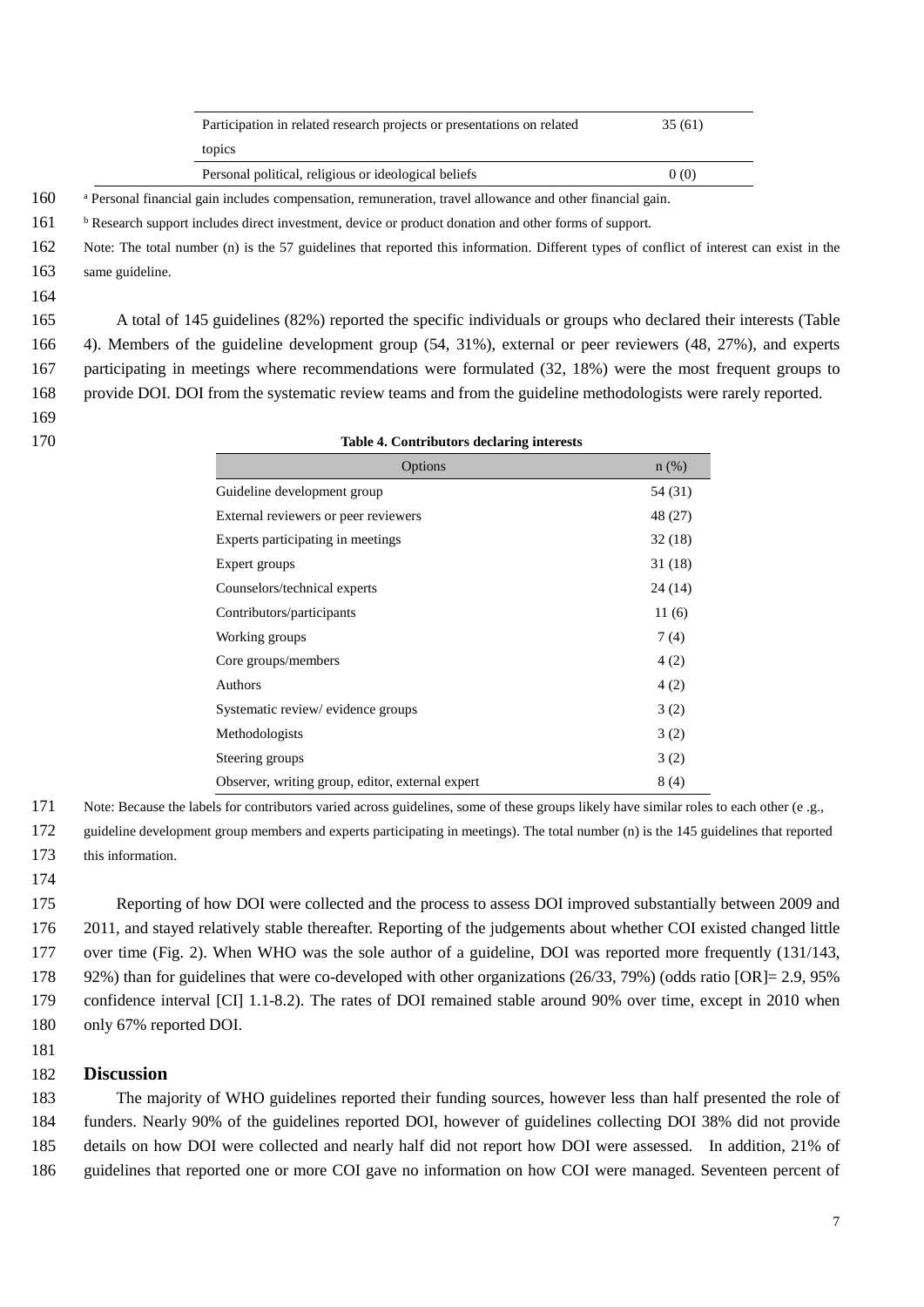guidelines providing DOI did not report if COI existed. The most commonly reported type of COI was personal financial gain, and guidelines developed solely by WHO tended to report DOI more frequently than those co-developed with other organizations, although the difference was small.

 Guideline development usually requires significant financial resources, and WHO staff may have to seek external funding in addition to mobilizing internal resources. External funding can, however, lead to biased recommendations [4,12,26] and thus many guideline developers and organizations producing systematic reviews set restrictions on the sources of funding. For example, the American Thoracic Society refuses any outright sponsorship [27] and the Cochrane Collaboration does not accept support for reviews from commercial sponsors that have a financial interest in the outcome [28]. Similarly, WHO does not permit guidelines funded by commercial entities [6]. Trustworthy guidelines must be transparent, including reporting of all funders [29, 30]. However, almost one-third of WHO guidelines did not provide this information, and less than half of those reporting funding sources described the exact role of funders.

 Organizations including the Guidelines International Network [31], the New Zealand Guidelines Group [32], the British HIV Association [33], the U.K. National Institute for Health and Clinical Excellence [34], and WHO [6] all explicitly require DOI and the assessment of all disclosures for potential COI, followed by appropriate management of any conflicts. Standardized and complete reporting of DOI, COI and their management should be further improved at WHO. WHO requires the guideline development group, external reviewers, systematic review team and methodologists to declare their interests [6], but the results showed that the actual DOI varied greatly across contributors and guidelines. The labelling of guideline contributors varies across guidelines, which makes it difficult for end-users to understand the types of contributors and to compare rates of DOI and COI management across guidelines. In addition, there is no specific place for DOI reporting in WHO guidelines – the reader may have to look through the entire document and its appendices to find this information.

 As this topic now receives more attention, DOI and COI are increasingly being reported in guidelines. George and colleagues reported in 2001 that only 3.7% of the included guidelines reported DOI information [35]. A 2012 study showed that only 60% of guidelines included in the US National Guidelines Clearinghouse (NGC) reported DOI and reporting of the management of COI was poor [20]. A more recent (2016) study of NGC guidelines showed that 65% of the guidelines reported DOI [21]. The results of our study suggest that reporting of DOI and COI management at WHO is better than that for other guideline developers: this may reflect rigorous implementation of the WHO COI policy and oversight by the GRC.

 Financial COI can substantially affect research findings, usually in favor of commercial entities [11-13,16,36,37]. The effects of nonfinancial interests on research and decision-making are less clear-cut and there is debate about whether or not such interests are an important source of bias [9]. Many researchers do feel that nonfinancial COI can influence primary research, synthesis, and recommendations in guidelines [38-40]. One study in fact suggests that nonfinancial COI might have an even greater impact on patients or volunteers [41], and a survey reported that grant reviewers were more concerned about non-financial COI than financial interests [42]. The management of nonfinancial COI is particularly challenging, as all individuals, including content experts, have such interests [43,44]. The only approaches to minimize the risk of bias from such interests are to try and balance the perspectives, experiences, values and viewpoints across individuals contributing to the recommendations [5]. 229 Both financial and nonfinancial COI were frequently reported in WHO guidelines, suggesting that WHO staff are aware of the importance of both types of interests, and complete reporting enables end-users to appropriately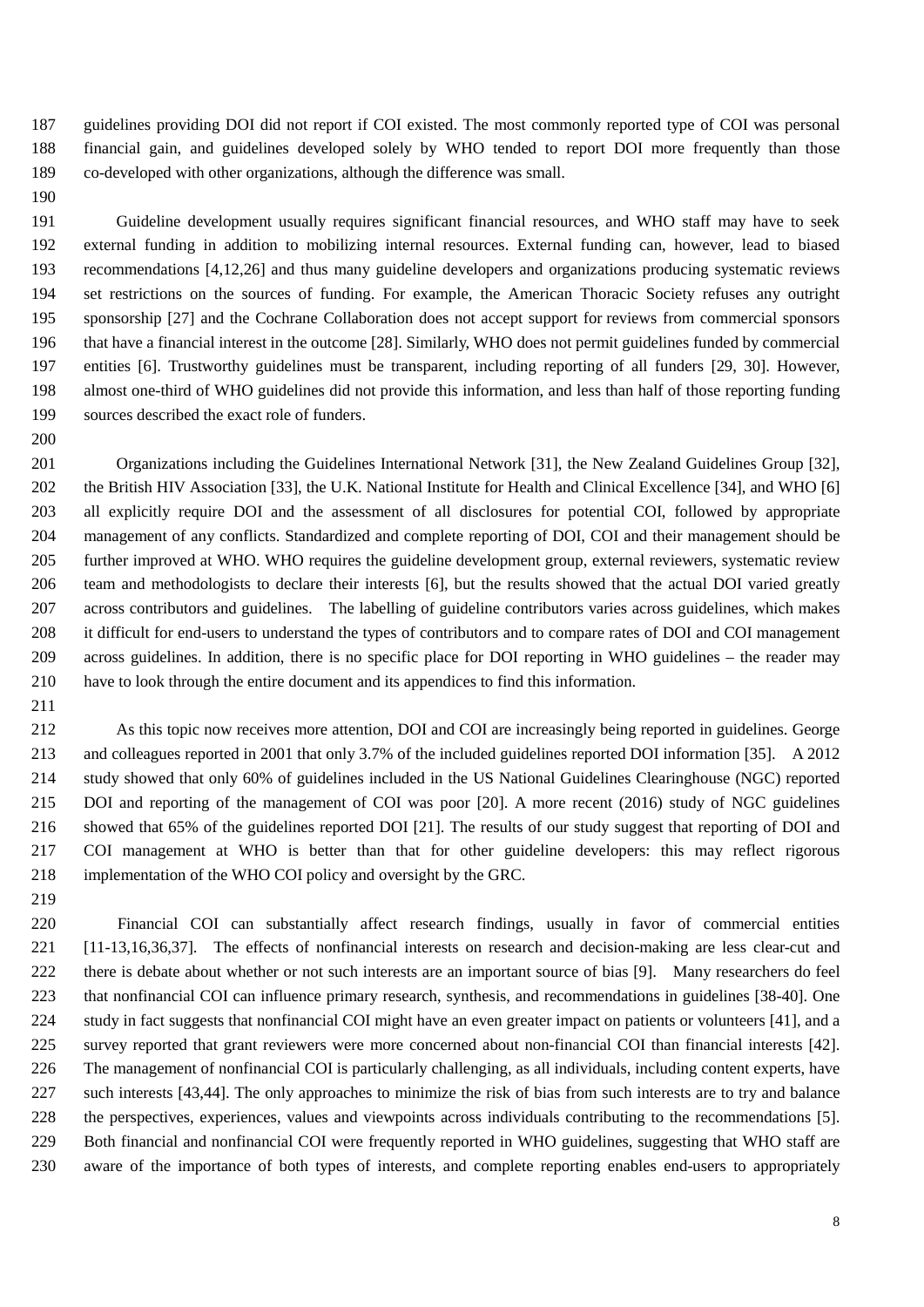interpret the guidelines.

 

 The number of organizations involved in guideline development may influence DOI reporting [20]. We found that guidelines developed solely by WHO reported DOI more often than those co-developed with other organizations. However, the difference was small and the statistical analysis was not able to provide strong evidence of a true association. The small difference may be related to WHO's uniform requirements, regardless of the number of collaborators. We also explored changes in reporting over the 9-year period of guideline development since inception of the GRC. Although the rates of reporting DOI remained stable across the years, and details of DOI collection and management were reported more frequently in recent years. This may be partly attributed to continuous advances in the requirements for guideline development both internationally and at WHO [6,45-47].

### **Strengths and limitations**

 To our knowledge, this is the first study to evaluate the reporting of DOI and COI of guidelines related to both clinical practice and public health or health policy. Although the same principles for developing trustworthy guidelines apply to WHO guidelines as to clinical practice guidelines, WHO guidelines (which are usually developed for a global audience) may differ with respect to funding sources, diversity of end-users, the population focus, financial constraints, and the need to address issues of equity and human rights and incorporate issues related to social determinants of health. Thus the results of examination of other clinical practice guidelines may not necessarily be applicable to WHO guidelines. We obtained guidelines from the WHO website and the GRC Secretariat in order to ensure a comprehensive list. We assessed the reporting of DOI and COI of WHO guidelines according to WHO's own requirements, which are consistent with those of the US Institute of Medicine [29].

 Our study results are based only on information reported in the guidelines. The completed DOI forms are not publicly available (only a summary of DOI and COI is published in WHO guidelines), and we did not contact guideline authors for further information, and there are data to suggest that self-report of interests is frequently inaccurate [48,49]. In addition, we did not examine differences in reporting across topics because for most topics only a small number of guidelines were published. There may be variation across the technical units at WHO, as experience and training levels may differ. These questions should be further investigated in the future.

#### **Conclusion**

 The identification and management of COI, particularly nonfinancial interests, are challenging for all guideline developers; nonetheless the collection and assessment of DOI and the management plan for any COI should be consistently reported in all guidelines. The majority of WHO guidelines performed relatively well with respect to reporting of funders, DOI and COI of external contributors in their guideline documents. This may be related to the quality assurance process at WHO implemented by the GRC, and the careful attention paid to this issue by WHO staff. However, there is a need for improvement, in particular for reporting the role of funders, declaration processes, and management of COI. WHO and the guideline community need to continue to seek more efficient and effective approaches for identifying, quantifying and minimizing potential sources of bias in guideline development.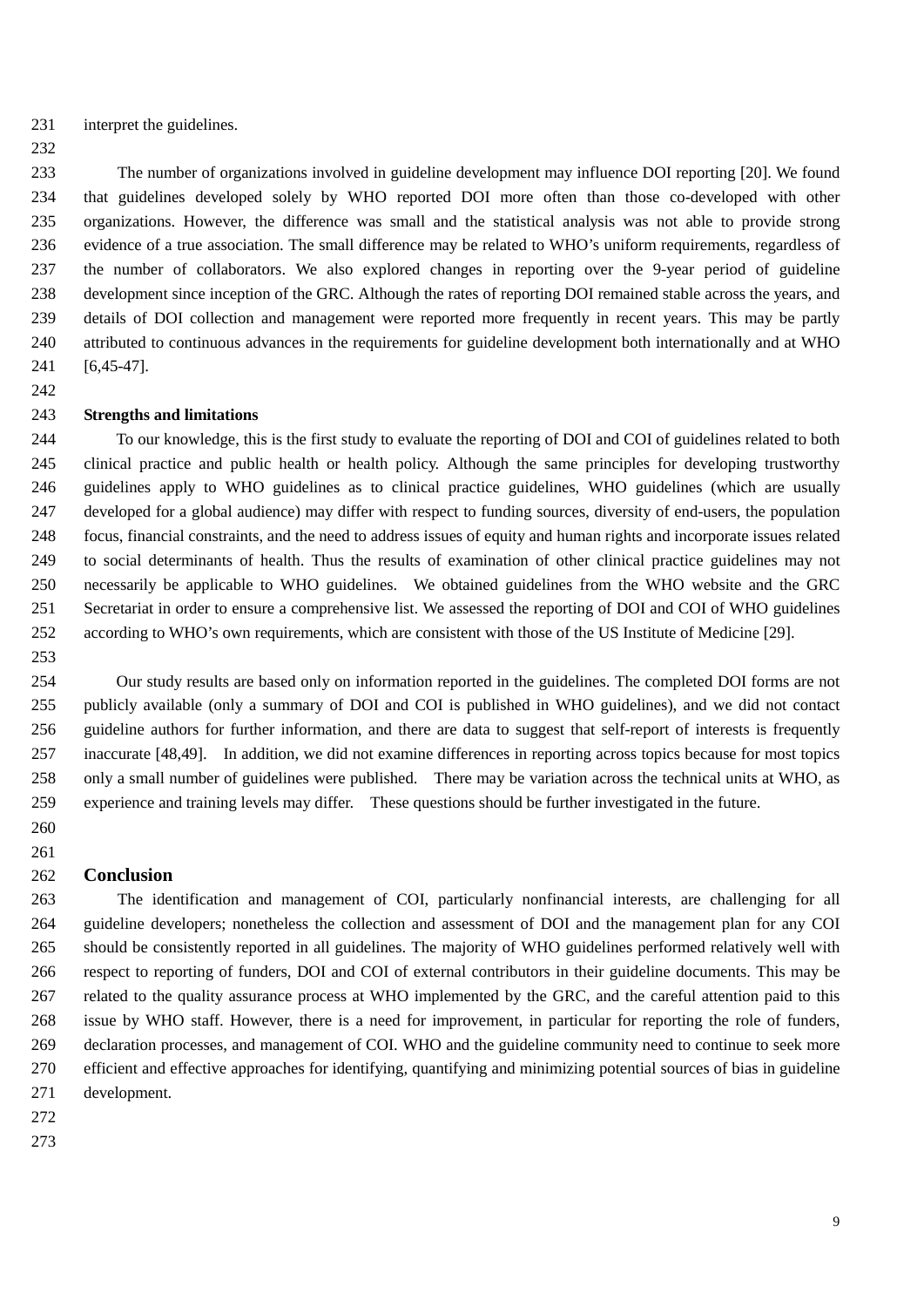| 274    | <b>Declarations</b>                                                                                                 |
|--------|---------------------------------------------------------------------------------------------------------------------|
| 275    |                                                                                                                     |
| 276    | Ethics approval and consent to participate Not applicable.                                                          |
| 277    |                                                                                                                     |
| 278    | Consent for publication All authors read and approved the final manuscript.                                         |
| 279    |                                                                                                                     |
| 280    | Availability of data and material All the data are presented in the manuscript.                                     |
| 281    |                                                                                                                     |
| 282    | <b>Competing interests</b> Dr SL Norris is an employee of the World Health Organization where one of her            |
| 283    | responsibilities is to help oversee the quality of WHO guidelines, including the implementation of WHO's conflict   |
| 284    | of interest policy.                                                                                                 |
| 285    |                                                                                                                     |
| 286    | <b>Funding</b> This research did not receive any specific grant from funding agencies in the public, commercial, or |
| 287    | not-for-profit sectors.                                                                                             |
| 288    |                                                                                                                     |
| 289    | Author contributions Conception and design: XQW, YLC and KHY. Analysis and interpretation of the data: XQW,         |
| 290    | YLC, QFW and SLN. Drafting of the article: XQW, QZ and LY. Critical revision of the article for important           |
| 291    | intellectual content: XQW, JE and SLN. Final approval of the article: XQW, QZ, LY, QFW, JE, QW, YLC, KHY            |
| 292    | and SLN. Statistical expertise: JE. Collection and assembly of data: XQW, QFW, QZ and QW.                           |
| 293    |                                                                                                                     |
| 294    | <b>Acknowledgements</b> The authors thank Rui L, Qingyuan Q, Hongxia Z, Shujun X, Yang Y, Baosen W and Nan L        |
| 295    | (Medical School, Lanzhou University, Lanzhou, China) for extracting data. The authors also thank Xiping S           |
| 296    | (School of Public Health, Lanzhou University, Lanzhou, China) for helping with the statistical analysis.            |
| 297    |                                                                                                                     |
| $\sim$ |                                                                                                                     |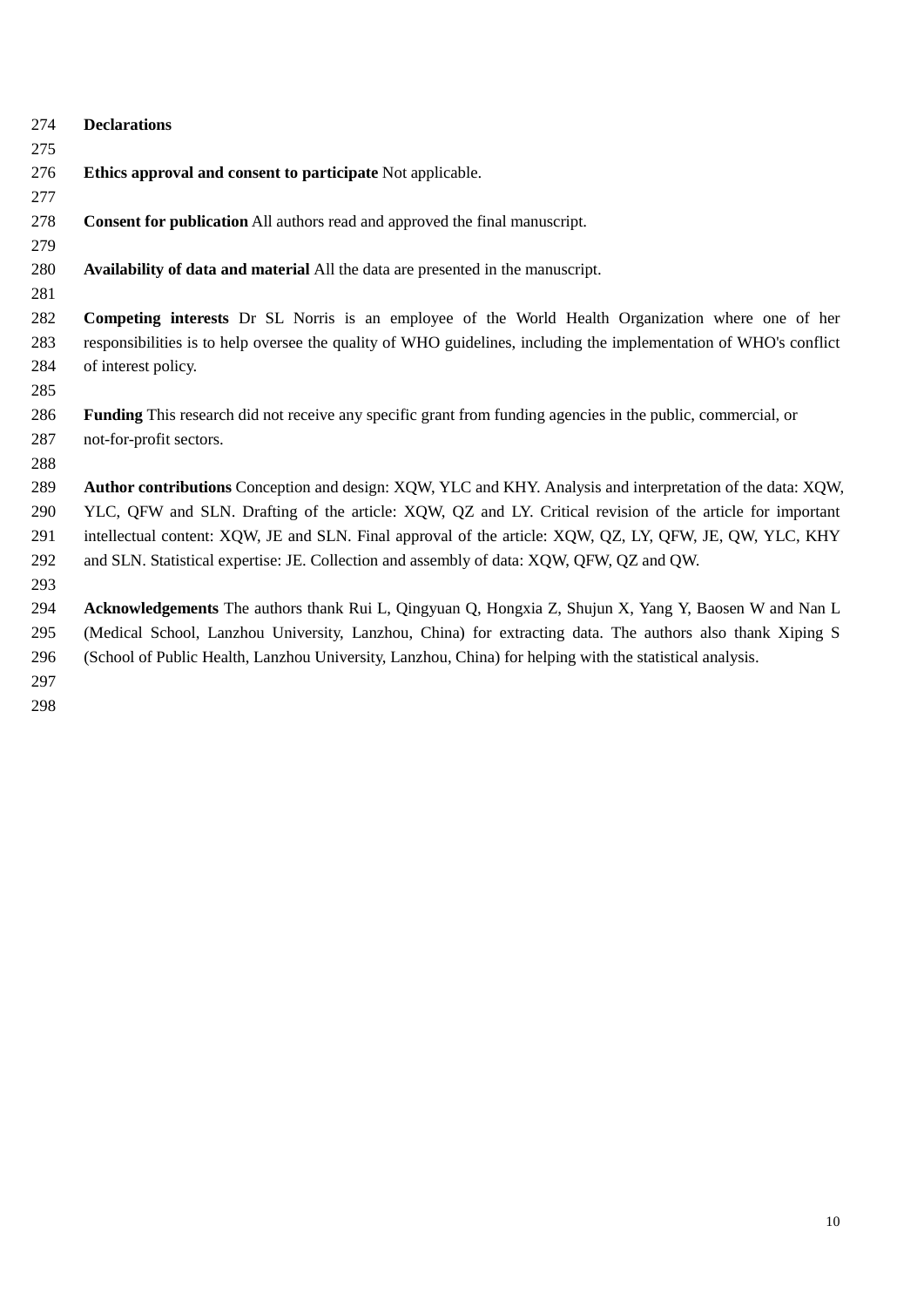

Figure 1. Information on declarations and conflicts of interest in WHO guidelines

\* These guidelines provide only DOI information without reporting whether COI existed or not. COI, conflicts of interests; DOI, declarations of interest



Figure 2. Reporting of declaration and conflicts of interests by year of publication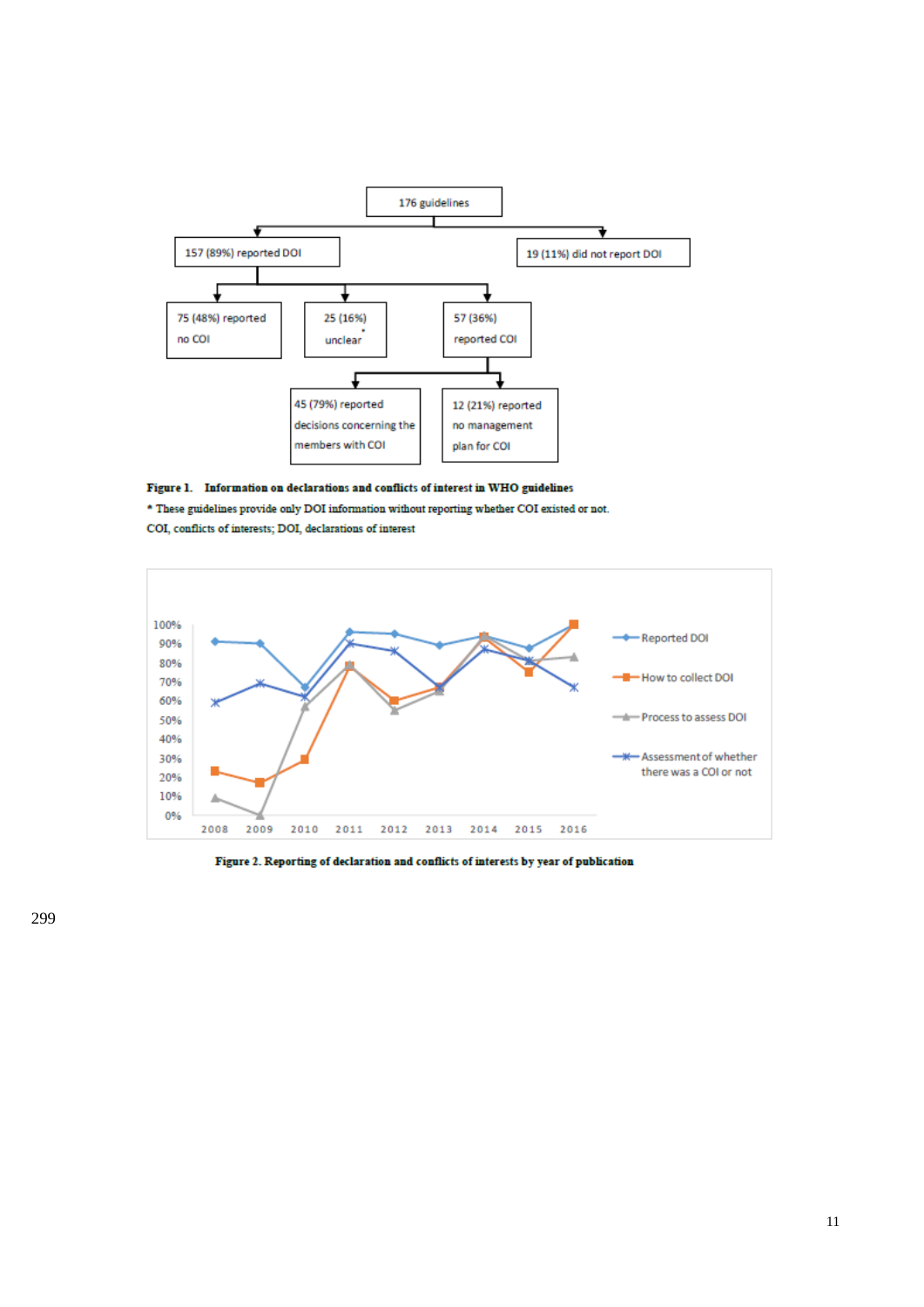### **References**

- [1] Richard MR, Richard NS, Robertson P. Clinical Practice Guideline Development Manual, Third Edition: A Quality-Driven Approach for Translating Evidence into Action. [Otolaryngol Head Neck Surg](http://www.ncbi.nlm.nih.gov/pubmed/23243141) 2013; 148(1 Suppl): S1-55.
- [2] Guidelines for declaration of interests (WHO experts). Geneva, World Health Organization, 2010.
- [3] Thompson DF. Understanding financial conflicts of interest. N Engl J Med 1993; 329: 573–576.
- [4] Boyd EA, Akl EA, Baumann M, Curtis JR, Field MJ, Jaeschke R, et al. Guideline Funding and Conflicts of Interest. Proc Am Thorac Soc. 2012; l9(5): 234–242.
- [5] Guyatt G, Akl EA, Hirsh J, Kearon C, Crowther M, et al. The vexing problem of guidelines and conflict of interest: a potential solution. Ann Intern Med 2010; 152: 738–741.
- $[6]$  WHO handbook for guideline development-2<sup>nd</sup> edition. Geneva, World Health Organization, 2014.
- [7] [Qaseem A,](http://www.ncbi.nlm.nih.gov/pubmed/?term=Qaseem%20A%5BAuthor%5D&cauthor=true&cauthor_uid=22473437) [Forland F,](http://www.ncbi.nlm.nih.gov/pubmed/?term=Forland%20F%5BAuthor%5D&cauthor=true&cauthor_uid=22473437) [Macbeth F,](http://www.ncbi.nlm.nih.gov/pubmed/?term=Macbeth%20F%5BAuthor%5D&cauthor=true&cauthor_uid=22473437) [Ollenschläger G,](http://www.ncbi.nlm.nih.gov/pubmed/?term=Ollenschl%C3%A4ger%20G%5BAuthor%5D&cauthor=true&cauthor_uid=22473437) [Phillips S,](http://www.ncbi.nlm.nih.gov/pubmed/?term=Phillips%20S%5BAuthor%5D&cauthor=true&cauthor_uid=22473437) [van der Wees P,](http://www.ncbi.nlm.nih.gov/pubmed/?term=van%20der%20Wees%20P%5BAuthor%5D&cauthor=true&cauthor_uid=22473437) et al. Guidelines International Network: Toward International Standards for Clinical Practice Guidelines. [Ann Intern Med](http://www.ncbi.nlm.nih.gov/pubmed/22473437) 2012; 3, 156 (7): 525-31.
- [8] [Qaseem A,](http://www.ncbi.nlm.nih.gov/pubmed/?term=Qaseem%20A%5BAuthor%5D&cauthor=true&cauthor_uid=20679562) [Snow V,](http://www.ncbi.nlm.nih.gov/pubmed/?term=Snow%20V%5BAuthor%5D&cauthor=true&cauthor_uid=20679562) [Owens DK,](http://www.ncbi.nlm.nih.gov/pubmed/?term=Owens%20DK%5BAuthor%5D&cauthor=true&cauthor_uid=20679562) [Shekelle P;](http://www.ncbi.nlm.nih.gov/pubmed/?term=Shekelle%20P%5BAuthor%5D&cauthor=true&cauthor_uid=20679562) [Clinical Guidelines Committee of the](http://www.ncbi.nlm.nih.gov/pubmed/?term=Clinical%20Guidelines%20Committee%20of%20the%20American%20College%20of%20Physicians%5BCorporate%20Author%5D) American College of [Physicians.](http://www.ncbi.nlm.nih.gov/pubmed/?term=Clinical%20Guidelines%20Committee%20of%20the%20American%20College%20of%20Physicians%5BCorporate%20Author%5D) The Development of Clinical Practice Guidelines and Guidance Statements of the American College of Physicians: Summary of Methods[. Ann Intern Med](http://www.ncbi.nlm.nih.gov/pubmed/20679562) 2010; 3; 153(3): 194-9.
- [9] Bero L and Grundy Q. Why having a (non-financial) interest is not a conflict of interest (Perspective) . PLoS Biol 2017; 14(12): e2001221.
- [10] Boyd EA, and Bero LA. Improving the use of research evidence in guideline development: 4. Managing conflicts of interests. Health Research Policy and Systems, 2006; 4: 16
- [11] Bekelman JE, Li Y, Gross CP. Scope and impact of financial conflicts of interest in biomedical research: a systematic review. JAMA 2003; 289: 454-465.
- [12] Lundh A, Lexchin J, Mintzes B, Schroll JB, Bero L. Industry sponsorship and research outcome. Cochrane Database of Systematic Reviews 2017, Issue 2. Art. No.: MR000033.
- [13] Als-Nielsen B, Chen W, Gluud C, Kjaergard LL. Association of funding and conclusions in randomized drug trials: a reflection of treatment effect or adverse events? JAMA 2003; 290: 921-928.
- [14] Chren MM, Landefeld CS. Physicians' behavior and their interactions with drug companies. A controlled study of physicians who requested additions to a hospital drug formulary. JAMA 1994; 271: 684-689.
- [15] Bes-Rastrollo M, Schulze MB, Ruiz-Canela M, Martinez-Gonzalez MA. Financial Conflicts of Interest and Reporting Bias Regarding the Association between Sugar-Sweetened Beverages and Weight Gain: A Systematic Review of Systematic Reviews. PLoS Med 2013; 10(12): e1001578.
- [16] Dunn AG, Arachi D, Hudgins J, Malachowski C, Ioannidis JP. Financial conflicts of interest and conclusions about neuraminidase inhibitors for influenza: an analysis of systematic reviews. [Ann Intern Med](http://www.ncbi.nlm.nih.gov/pubmed/22473437) 2014; 161(7): 513-518.
- [17] Austvoll-Dahlgren A, Oxman AD, Chalmers I, Nsangi A, Glenton C, Lewin S, et al. Key concepts that people need to understand to assess claims about treatment effects. J Evid Based Med 2015;8(3):112-25.
- [18] Neuman J, Korenstein D, Ross J S, Keyhani S. Prevalence of financial conflicts of interest among panel members producing clinical practice guidelines in Canada and United States: cross sectional study. BMJ 2011; 343: d5621.
- [19] Norris SL, Holmer HK, Ogden LA, Burda BU. Conflict of Interest in Clinical Practice Guideline Development: A Systematic Review. PLoS ONE 2011; 6(10): e25153.
- [20] Norris SL, Holmer HK, Ogden LA, Selph SS, Fu R. Conflict of Interest Disclosures for Clinical Practice Guidelines in the National Guideline Clearinghouse. PLoS ONE 2012; 7(11): e47343.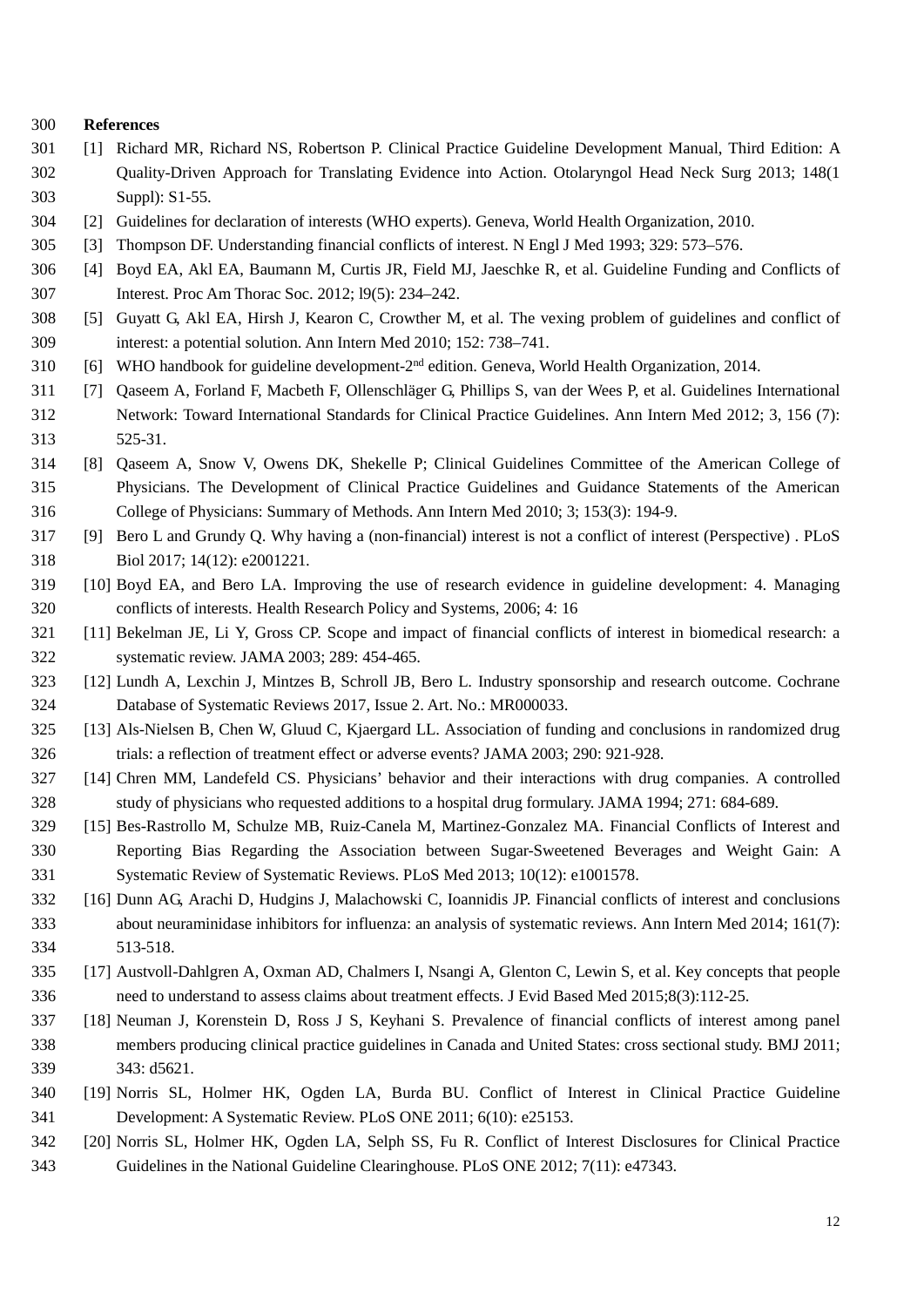- [21] Campsall P, Colizza K, Straus S, Stelfox HT. Financial relationships between organizations that produce clinical practice guidelines and the biomedical industry: a cross-sectional study. PLoS Med 2016, 13(5): e1002029.
- [22] Gross CP, Gupta AR, Krumholz HM: Disclosure of financial competing interests in randomised controlled trials: cross sectional review. BMJ 2003, 326:526-527.
- [23] Choudhry NK, Stelfox HT, Detsky AS: Relationships between authors of clinical practice guidelines and the pharmaceutical industry. JAMA 2002, 287(5):612-617.
- [24] [http://www.who.int/about/ethics/doi-form-EN.pdf?ua=1.](http://www.who.int/about/ethics/doi-form-EN.pdf?ua=1) Accessed 6 March, 2017.
- [25] [http://www.who.int/kms/guidelines\\_review\\_committee/en/.](http://www.who.int/kms/guidelines_review_committee/en/) Accessed 9 July, 2016.
- [26] Taylor R, Giles J. Cash interests taint drug advice. Nature 2005; 437(7062): 1070-1071.
- [27] American Thoracic Society. Guidelines for developing documents. 2007. Available from:http://www.thoracic.org/sections/about-ats/assemblies/guidelines-for-developingdocuments.pdf.
- [28] Conflict of interest and commercial sponsorship. Available from: [http://www.cochrane.org/handbook/26-declaration-interest-and-commercial-sponsorship.](http://www.cochrane.org/handbook/26-declaration-interest-and-commercial-sponsorship) Accessed 9 July, 2016.
- [29] Institute of Medicine. Clinical Practice Guidelines We Can Trust; Graham R, Mancher M, Wolman DM, Greenfield S, Steinberg E, editors. Washington, D.C.: The National Academies Press. 2011, 197 p.
- [30] Graf C, Wager E, Bowman A, Fiack S, Scott-Lichter D, Robinson A. Best practice guidelines on publication ethics: a publisher's perspective. Int J Clin Pract. 2007; 61(s152): 1-26.
- [31] Schünemann HJ, Al-Ansary LA, Forland F, Kersten S, Komulainen J, Kopp IB, et al. Guidelines International Network: principles for disclosure of interests and management of conflicts in guidelines. [Ann Intern Med](http://www.ncbi.nlm.nih.gov/pubmed/20679562) 2015; 163(7): 548-553.
- [32] Lethaby A, Wells S, Furness S, Strid M, Arroll B, Milne R, et al. Handbook for the preparation of explicit evidence-based clinical practice guidelines. Auckland, New Zealand: New Zealand Guidelines Group, Effective Practice Institute of the University of Auckland, 2001. 2001.
- [33] Williams IG, de Ruiter A, Fisher MJ, Gazzard BG, Leen C, Palfreeman AJ. British HIV Association (BHIVA) Guideline Development Manual. British HIV Association (BHIVA). 2011.
- [34] National Institute for Health and Clinical Excellence. Process and methods guides: The guidelines manual. NICE, 2012.
- [35] Papanikolaou GN, Baltogianni MS, Contopoulos-Ioannidis DG, Haidich AB, Giannakakis IA, [Ioannidis JP.](http://www.ncbi.nlm.nih.gov/pubmed/?term=Ioannidis%20JP%5BAuthor%5D&cauthor=true&cauthor_uid=11405896) Reporting of conflicts of interest in guidelines of preventive and therapeutic interventions. BMC Med Res Methodol 2001; 1: 3.
- [36] Stelfox HT, Chua G, O'Rourke K, Detsky AS. Conflict of interest in the debate over calcium-channel antagonists. N Engl J Med 1998; 338: 101-106.
- [37] Ebrahim S, Bance S, Athale A, Malachowski C, Ioannidis JP. Meta-analyses with industry involvement are massively published and report no caveats for antidepressants. J Clin Epidemiol 2016; 70: 155-163.
- [38] [Donovan JL,](http://www.ncbi.nlm.nih.gov/pubmed/?term=Donovan%20JL%5BAuthor%5D&cauthor=true&cauthor_uid=24811157) [de Salis I,](http://www.ncbi.nlm.nih.gov/pubmed/?term=de%20Salis%20I%5BAuthor%5D&cauthor=true&cauthor_uid=24811157) [Toerien M,](http://www.ncbi.nlm.nih.gov/pubmed/?term=Toerien%20M%5BAuthor%5D&cauthor=true&cauthor_uid=24811157) [Paramasivan S,](http://www.ncbi.nlm.nih.gov/pubmed/?term=Paramasivan%20S%5BAuthor%5D&cauthor=true&cauthor_uid=24811157) [Hamdy FC,](http://www.ncbi.nlm.nih.gov/pubmed/?term=Hamdy%20FC%5BAuthor%5D&cauthor=true&cauthor_uid=24811157) [Blazeby JM.](http://www.ncbi.nlm.nih.gov/pubmed/?term=Blazeby%20JM%5BAuthor%5D&cauthor=true&cauthor_uid=24811157) The intellectual challenges and emotional consequences of equipoise contributed to the fragility of recruitment in six randomized controlled trials. [J Clin Epidemiol](http://www.ncbi.nlm.nih.gov/pubmed/?term=The+intellectual+challenges+and+emotional+consequences+of+equipoise+contributed+to+the+fragility+of+recruitment+in+six+randomized+controlled+trials) 2014; 67(8):912-20.
- [39] Viswanathan M, Carey TS, Belinson SE, Berliner E, Chang SM, Graham E, et al. A proposed approach may help systematic reviews retain needed expertise while minimizing bias from nonfinancial conflicts of interest. [J Clin Epidemiol](http://www.ncbi.nlm.nih.gov/pubmed/?term=The+intellectual+challenges+and+emotional+consequences+of+equipoise+contributed+to+the+fragility+of+recruitment+in+six+randomized+controlled+trials) 2014; 67(11): 1229-1238.
- [40] [Akl EA,](http://www.ncbi.nlm.nih.gov/pubmed/?term=Akl%20EA%5BAuthor%5D&cauthor=true&cauthor_uid=24970099) [El-Hachem P,](http://www.ncbi.nlm.nih.gov/pubmed/?term=El-Hachem%20P%5BAuthor%5D&cauthor=true&cauthor_uid=24970099) [Abou-Haidar H,](http://www.ncbi.nlm.nih.gov/pubmed/?term=Abou-Haidar%20H%5BAuthor%5D&cauthor=true&cauthor_uid=24970099) [Neumann I,](http://www.ncbi.nlm.nih.gov/pubmed/?term=Neumann%20I%5BAuthor%5D&cauthor=true&cauthor_uid=24970099) [Schünemann HJ,](http://www.ncbi.nlm.nih.gov/pubmed/?term=Sch%C3%BCnemann%20HJ%5BAuthor%5D&cauthor=true&cauthor_uid=24970099) [Guyatt GH.](http://www.ncbi.nlm.nih.gov/pubmed/?term=Guyatt%20GH%5BAuthor%5D&cauthor=true&cauthor_uid=24970099) Considering intellectual, in addition to financial, conflicts of interest proved important in a practice guideline: a descriptive study. [J Clin](http://www.ncbi.nlm.nih.gov/pubmed/?term=Considering+intellectual%2C+in+addition+to+financial%2C+conflicts+of+interest+proved+important+in+a+practice+guideline%3A+a+descriptive+stud)